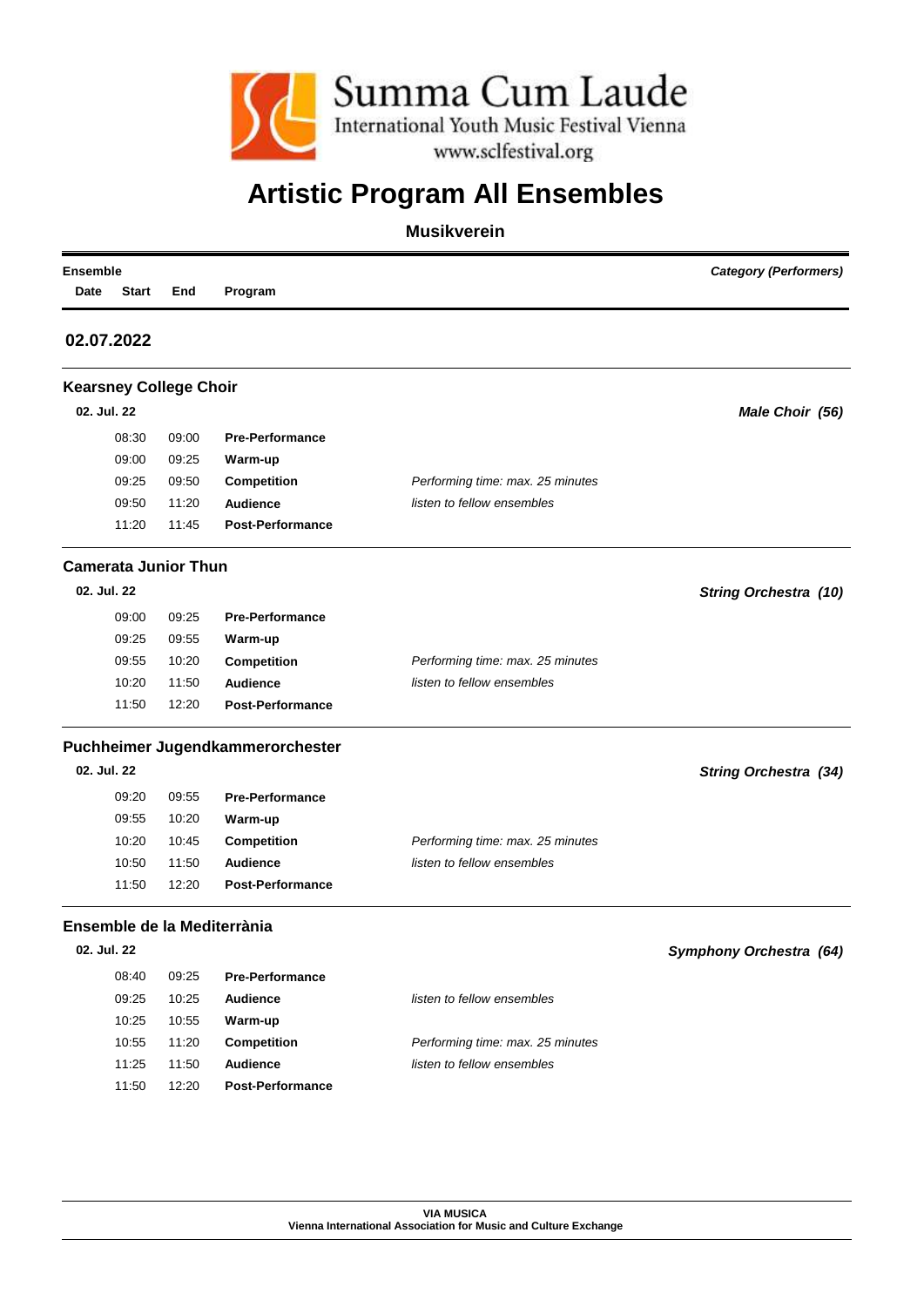

# **Artistic Program All Ensembles**

**Musikverein**

| <b>Ensemble</b> |              |       | Category (Performers)                   |                                  |                         |
|-----------------|--------------|-------|-----------------------------------------|----------------------------------|-------------------------|
| Date            | <b>Start</b> | End   | Program                                 |                                  |                         |
|                 |              |       |                                         |                                  |                         |
|                 |              |       | <b>Apulian Youth Symphony Orchestra</b> |                                  |                         |
| 02. Jul. 22     |              |       |                                         |                                  | Symphony Orchestra (58) |
|                 | 08:50        | 09:25 | <b>Pre-Performance</b>                  |                                  |                         |
|                 | 09:25        | 10:55 | Audience                                |                                  |                         |
|                 | 10:55        | 11:25 | Warm-up                                 |                                  |                         |
|                 | 11:25        | 11:50 | <b>Competition</b>                      | Performing time: max. 25 minutes |                         |
|                 | 11:50        | 12:30 | <b>Post-Performance</b>                 |                                  |                         |